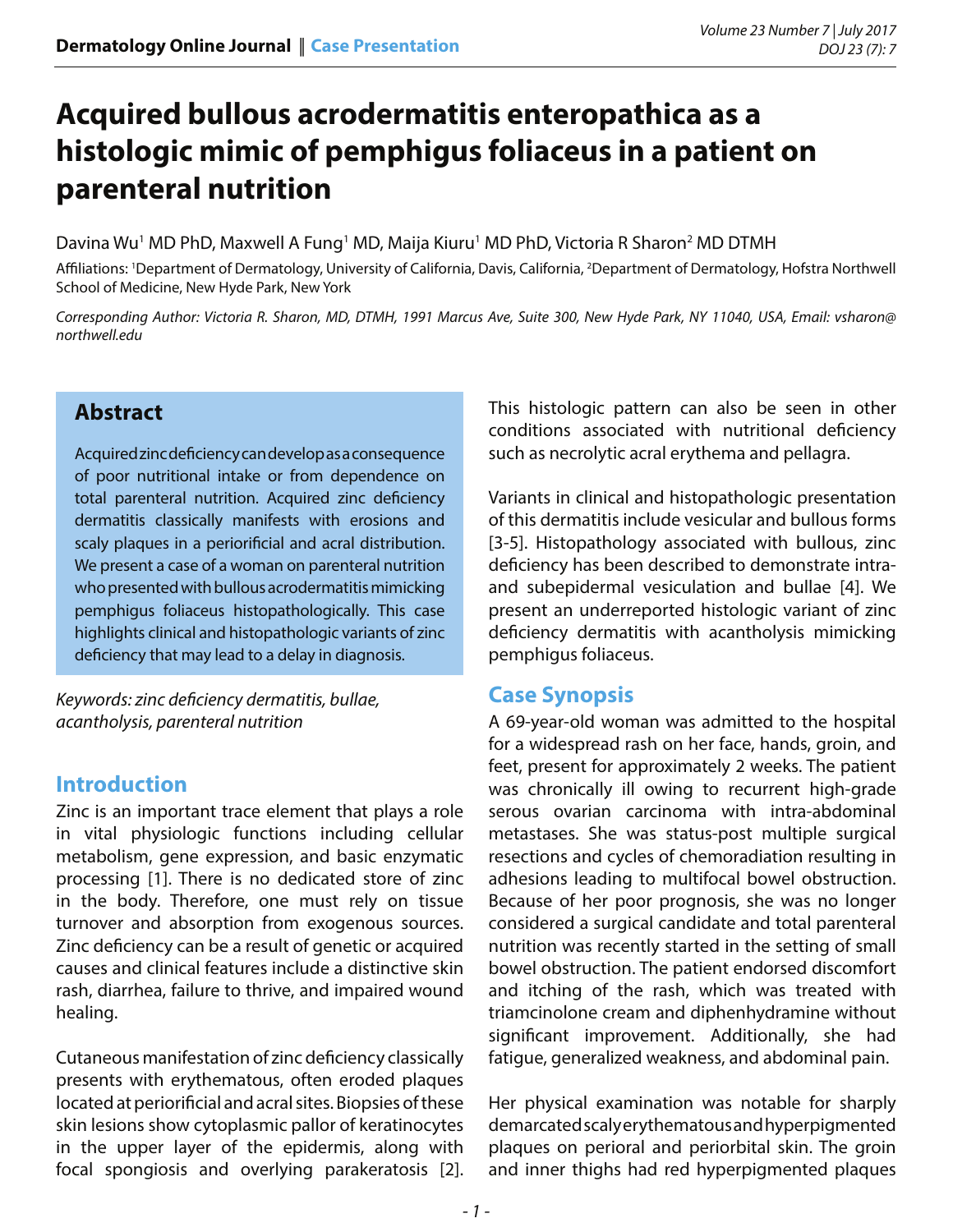#### **Dermatology Online Journal** || **Case Presentation**



**Figure 1.** *Sharply demarcated erythematous perioral plaque.*





**Figure 2.** *Sharply demarcated scaly plaques of the groin with outer erythematous rim and double edge of peripheral scale.*

with an outer erythematous rim and double edge of peripheral scale. There were also multiple scattered unilocular bullae on an erythematous base located on her elbows, fingers, heel, and toes (**Figures 1-4**). Skin biopsies from her left forearm revealed basketweave orthokeratosis, intraepidermal vesiculo-bullous dermatitis with superficial epidermal necrosis, neutrophils, and limited acantholysis (**Figure 5**), with a negative direct immunofluorescence study. A KOH examination of a scraping obtained from the plaque in her groin revealed hyphae, though a PAS-D stain of the biopsy specimen was negative. The differential diagnosis included pemphigus foliaceus, paraneoplastic pemphigus, bullous Sweet syndrome, bullous tinea, and bullous pemphigoid, but there was a strong clinical suspicion for a nutritional deficiency based on the anatomic distribution of her eruption.



**Figure 3.** *Acral bullae on an erythematous base.*

Zinc deficiency was confirmed by a low serum zinc level (12 mcg/dL; reference range, 55-150). A borderline low alkaline phosphatase level (38 U/L; reference range 35-115) and low serum albumin (21 g/dL; reference range 3.2-4.6) were also detected.

Owing to her bowel obstruction associated with her recurrent metastatic cancer, along with the precipitous decline in her functional status, she was unable to tolerate the recommended oral zinc supplementation. Based on her overall poor prognosis, the patient was discharged to home with hospice care.

### **Case Discussion**

Zinc deficiency results from either inherited or acquired causes. Inherited zinc deficiency, known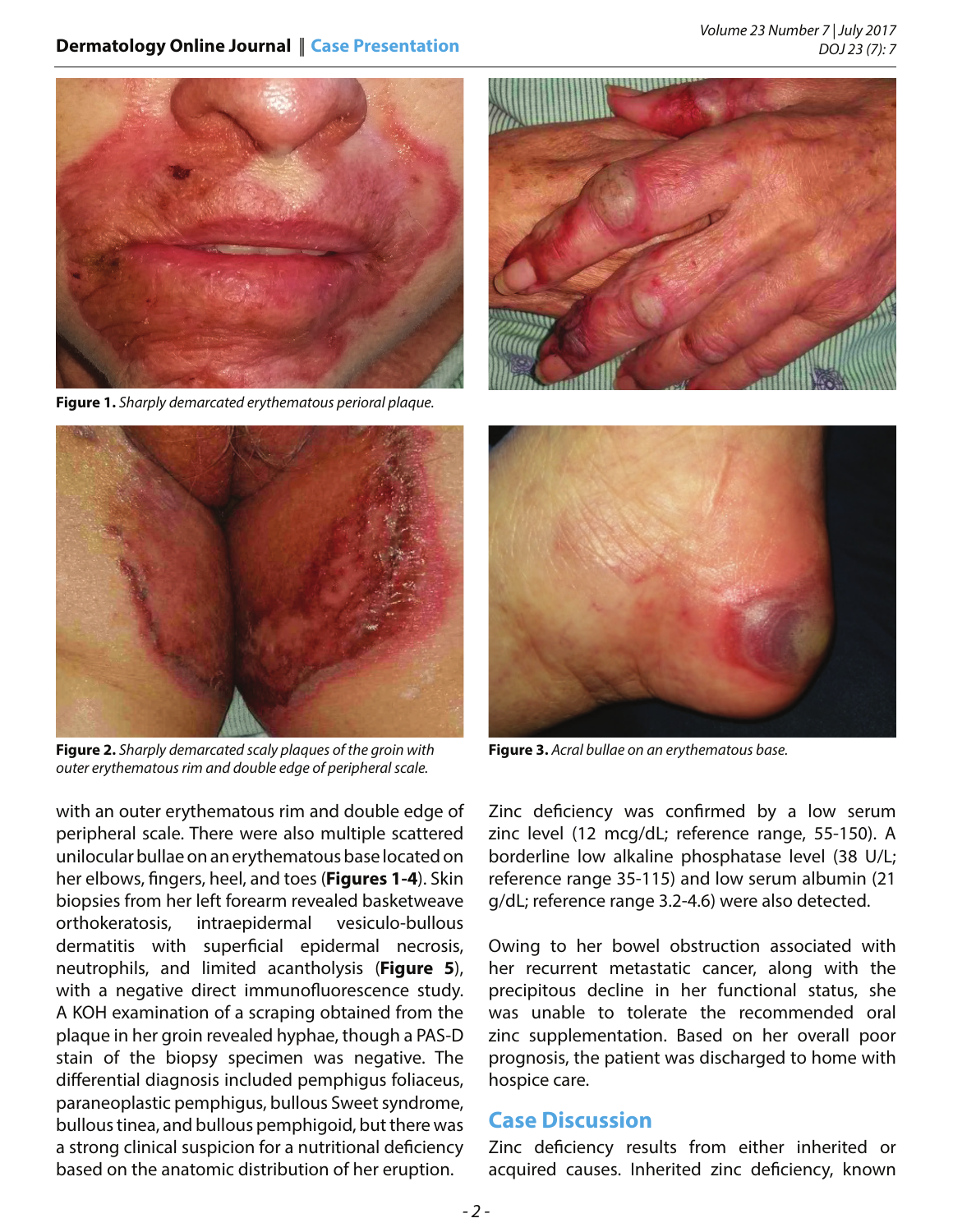

**Figure 4.** *Eroded bullae on forearm.*

as acrodermatitis enteropathica, is a rare autosomal recessive condition related to mutations in the SLC39A4 gene leading to defective zinc transport [6]. Acquired zinc deficiency can also result from inadequate zinc in the diet, such as may occur in alcoholics, the malnourished, and vegetarians; gastrointestinal malabsorption syndromes may produce the same result [6].

Patients on parenteral nutrition are particularly vulnerable to acquired zinc deficiency associated with multifactorial causes including: preexisting deficiency from low dietary intake, decreased gastrointestinal absorption, increased gastrointestinal losses, urinary loss, and decreased delivery related to complex formation within the TPN solution [1].

Classic clinical features of zinc deficiency include diarrhea, alopecia, and dermatitis of eczematous plaques of the periorificial and perineal skin. Variations of zinc deficiency dermatitis include vesicular, bullous, pustular, and desquamative forms [3, 5]. Additionally, secondary infections of skin lesions can occur -- such as dermatophyte infection, initially raising a clinical suspicion of bullous tinea in our case – which can lead to a delay in the diagnosis.

Histopathologic features of zinc deficiency are similar to that seen in other nutritional deficiency dermatoses, with cytoplasmic pallor of keratinocytes in the superficial layers of the epidermis. Unusual patterns of zinc deficiency on histopathology have been rarely reported, including interface dermatitis



**Figure 5.** *Top) Biopsy from the left forearm demonstrates basketweave orthokeratosis, intraepidermal vesiculo-bullous dermatitis with superficial epidermal necrosis (H&E, 20x). Bottom) Higher power magnification reveals limited acantholysis (H&E, 40x).*

in bullous lesions and acantholysis [5, 7-9]. The absence of confluent parakeratosis is also not typical of zinc deficiency. It seems possible that the absence of parakeratosis may suggest an acute, acquired zinc deficiency, since most forms of "deficiency dermatitis" (acrodermatitis enteropathica, pellagra, glucagonoma syndrome), including early lesions, tend to exhibit a subacute or chronic presentation and consistently exhibit confluent parakeratosis [10].

Zinc replacement therapy is the treatment of choice as patients, even those on TPN, can have rapid resolution of the dermatitis and symptoms [11]. Plasma zinc levels can dramatically decrease once TPN is started. Therefore, zinc supplementation ideally